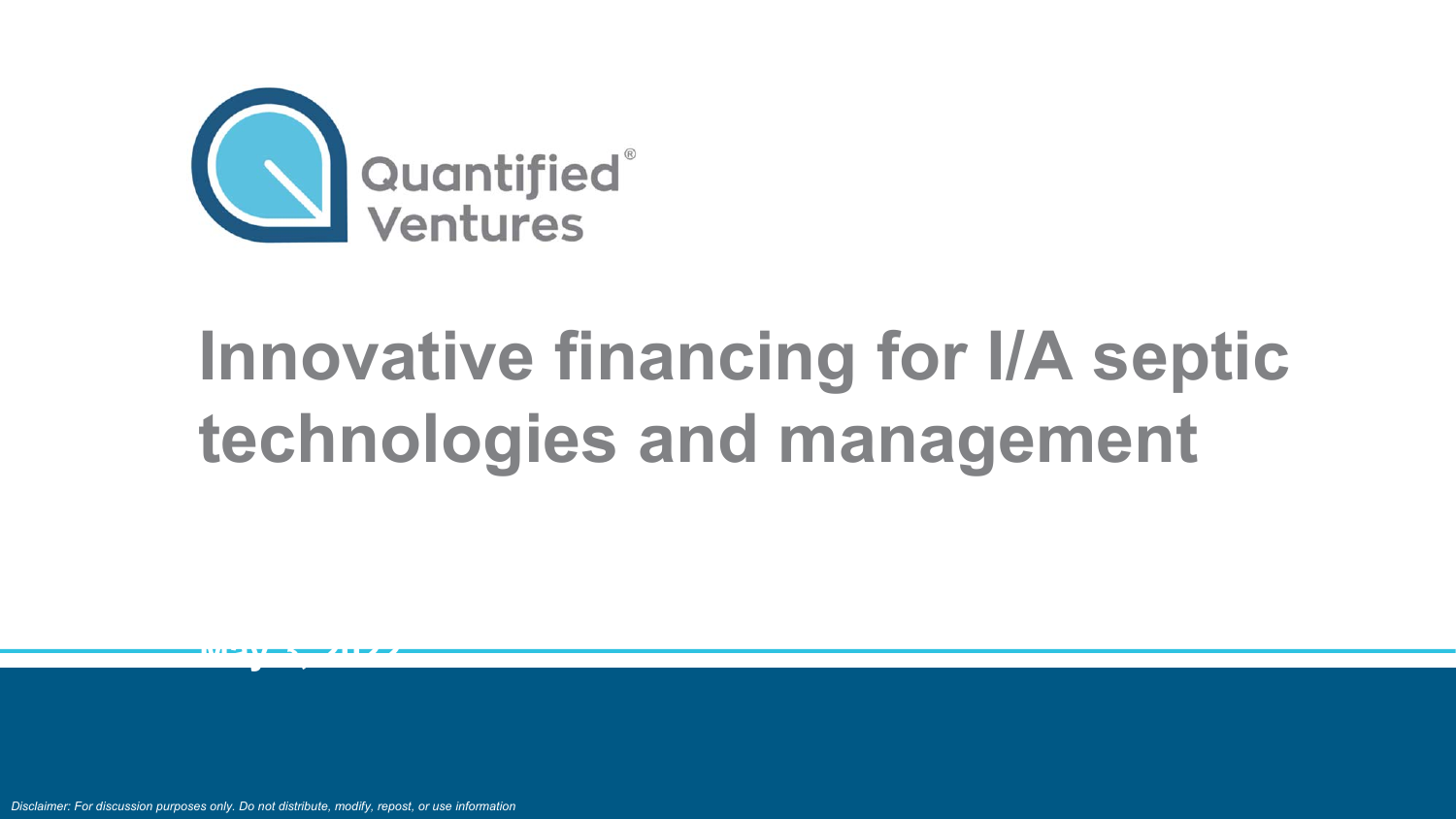





**Certified** (B) **Corporation**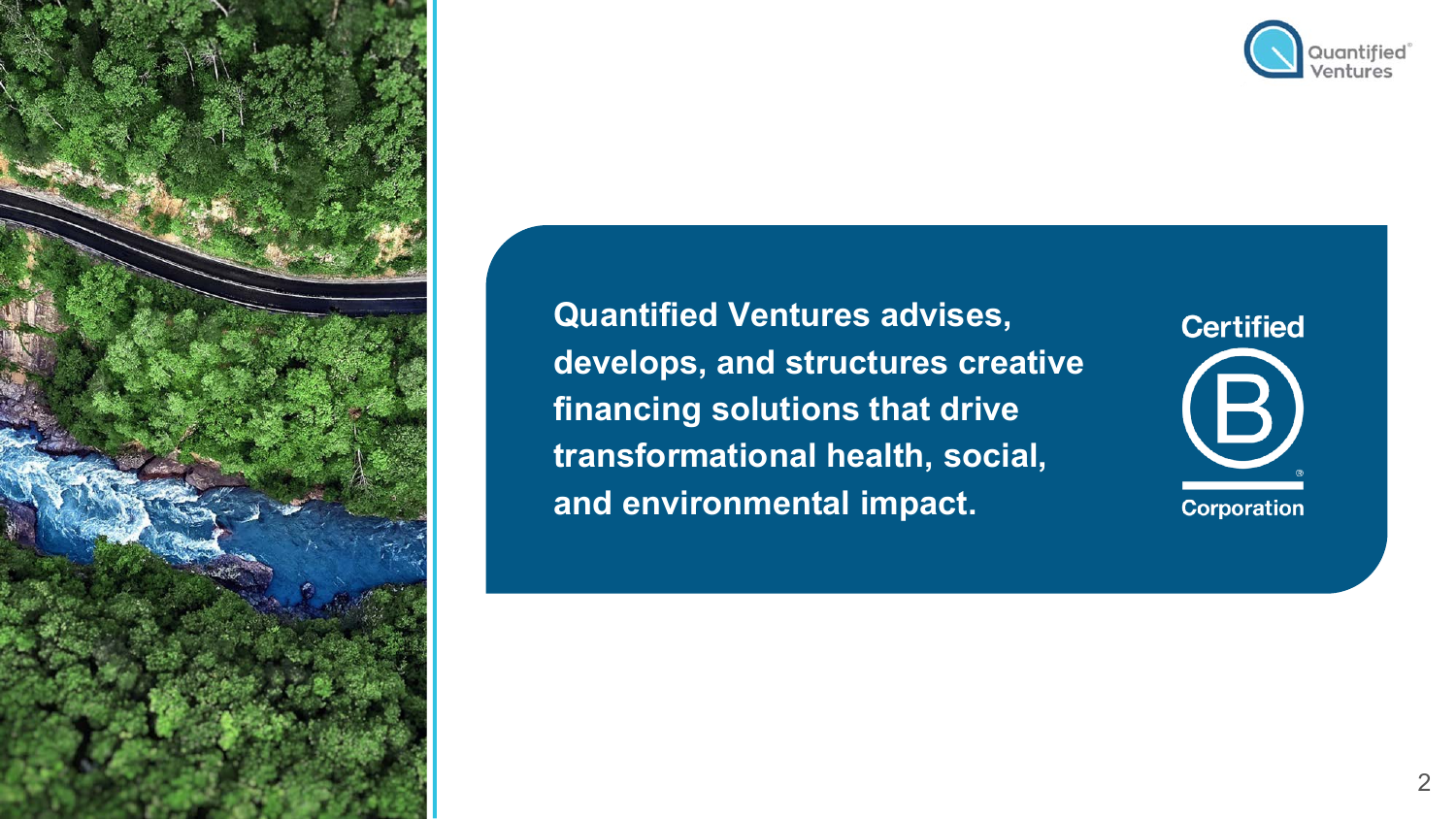

### What is impact investing?

A rapidly growing segment of the investment sector that is concerned with the ESG impacts of their investments:

- Environmental: How does it improve the environment?
- Social: How does it improve human lives?
- Governance: How does it support best practices in the

private or public sector?

The challenge: Matching the right **projects** with the right **investors** in the right **investment vehicle**, while delivering competitive **risk-adjusted return** 

Sustainable Investing in the United States 1995-2020



Source: US SIF 2020 Trends Report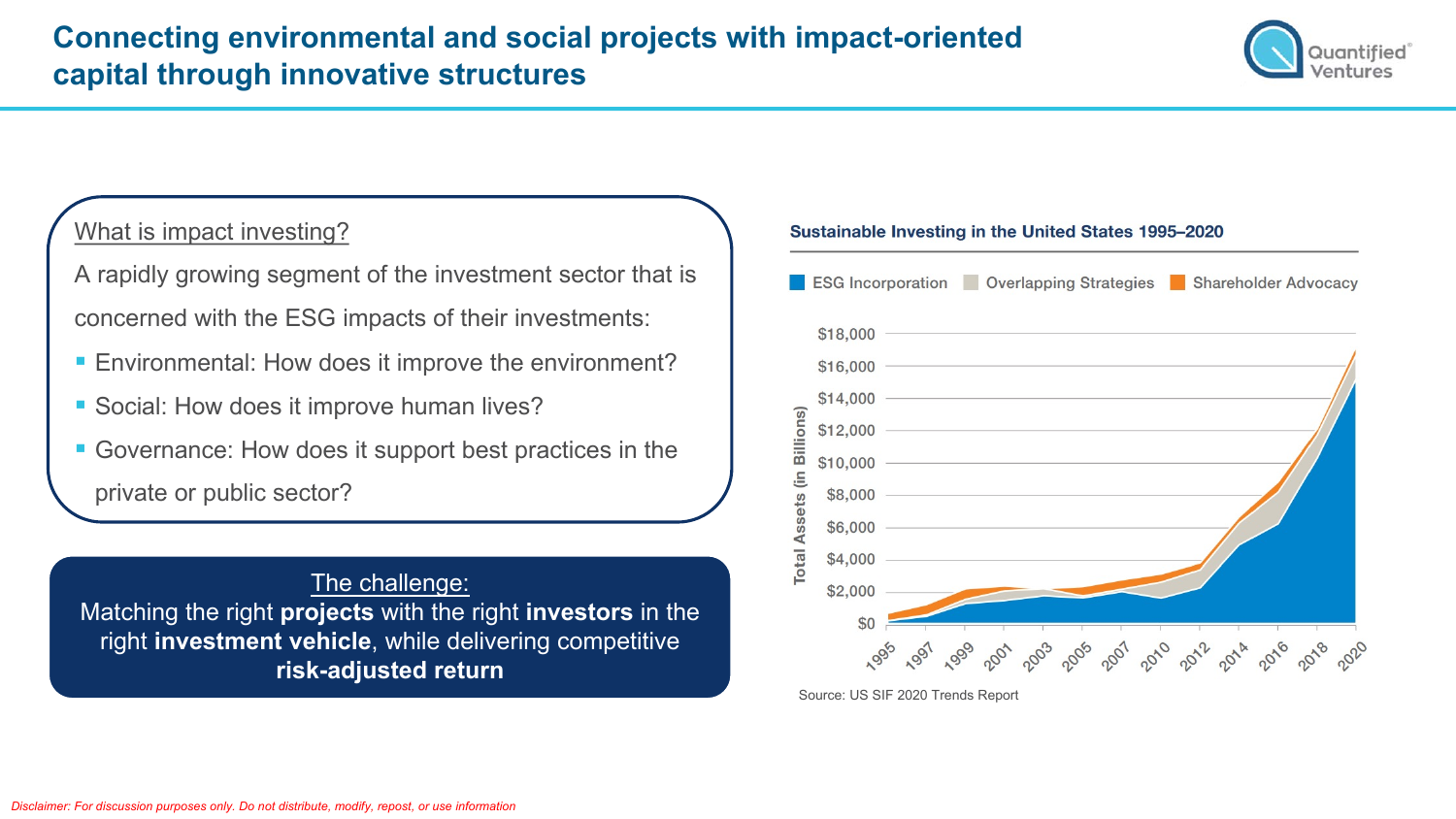## **Structuring investments that crowd-in payors, partners, and investors by quantifying outcomes**



- QV's expertise in project development and transaction structuring hinges on two key elements:
	- What are the **benefits** associated with the project?
	- What **financing structure** is best suited for crowding in partners and payors based on those benefits?

| <b>Stacking Capital + Payors</b> |                                                        |                                                | <b>Financing Structures to Deliver ROI +Impact</b> |                         |                                          |                                   |
|----------------------------------|--------------------------------------------------------|------------------------------------------------|----------------------------------------------------|-------------------------|------------------------------------------|-----------------------------------|
|                                  | <b>NOT VIABLE</b>                                      | <b>VIABLE</b>                                  | <b>Financial Capital</b><br><b>Markets</b>         | Equity                  | <b>Debt</b>                              |                                   |
| Costs                            | Unquantified<br>social and<br>environmental<br>benefit | New jobs                                       | <b>Financial: Market Rate</b>                      |                         |                                          |                                   |
|                                  |                                                        | <b>Health Impacts</b>                          | <b>Impact Investing</b><br><b>Markets</b>          | <b>ESG</b><br>Screening | Mission-<br>Related<br>Investment        | Program-<br>Related<br>Investment |
|                                  |                                                        | Carbon<br>sequestration                        | <b>Financial + Social</b>                          |                         |                                          |                                   |
|                                  | Program support                                        | <b>Water quality</b><br>improvement            | <b>Philanthropy &amp; Giving</b><br><b>Markets</b> | Credit<br>Enhancement   | Reimbursable<br>Grants / Loss<br>Reserve | Grants /<br>Philanthropy          |
|                                  | Foundation<br>grants and in-<br>kind donations         | Foundation<br>grants and in-<br>kind donations | <b>Social: Below Market</b><br><b>Rate</b>         |                         |                                          |                                   |

*Disclaimer: For discussion purposes only. Do not distribute, modify, repost, or use information*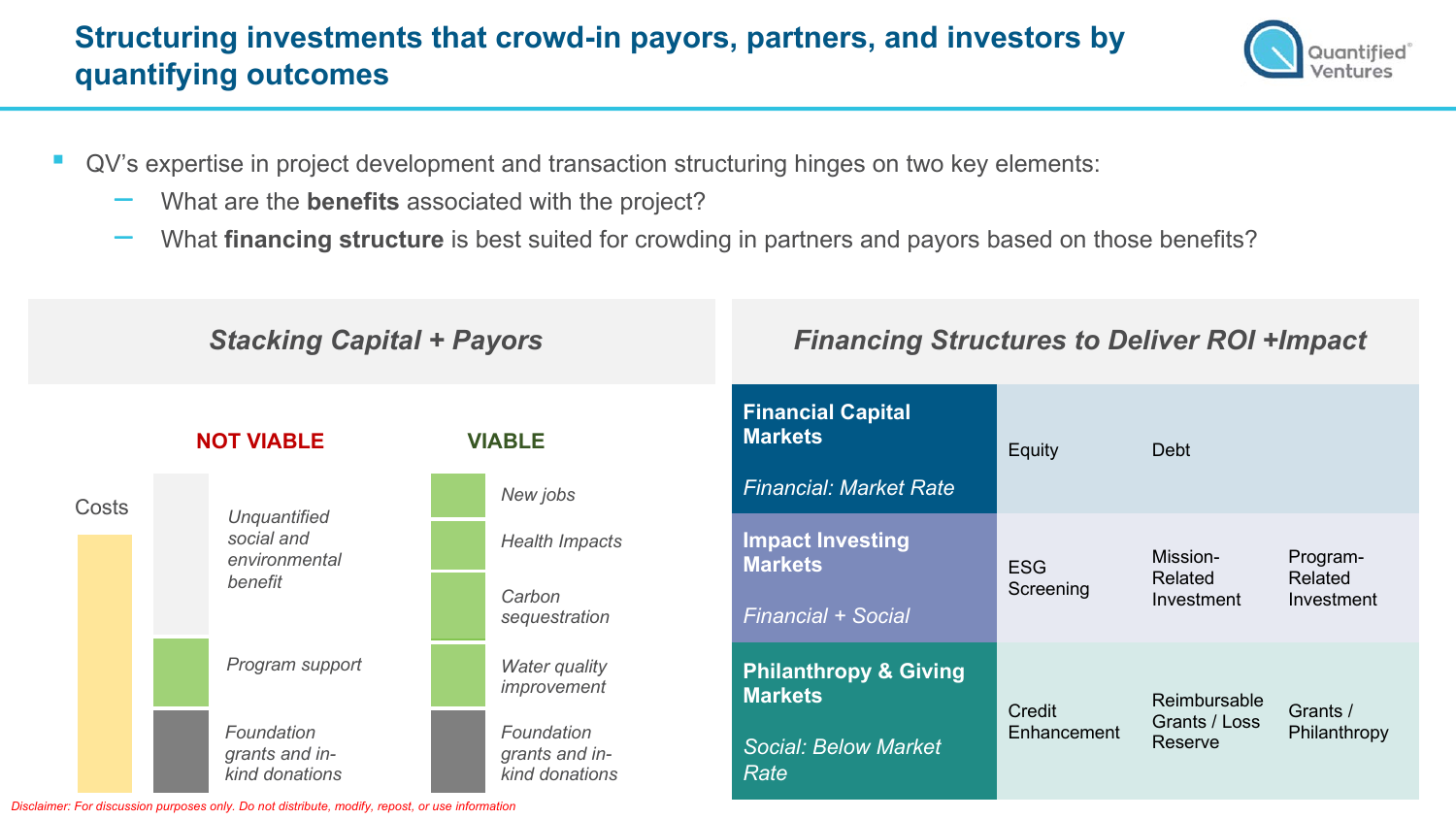**QV Case Study: Multi-jurisdictional fund for BMPs on private land to address non-point source water quality challenges** 



## **Soil and Water** Outcomes Fund



The Soil and Water Outcomes Fund partners with private and public entities to **deliver high-quality, cost-effective environmental outcomes** such as water quality and greenhouse gas improvements within partner supply chains and priority watersheds



The SWOF generates these outcomes by **providing financial incentives, technical assistance, and monitoring and verification to farmers** to support new conservation practices such as cover crops and reduced tillage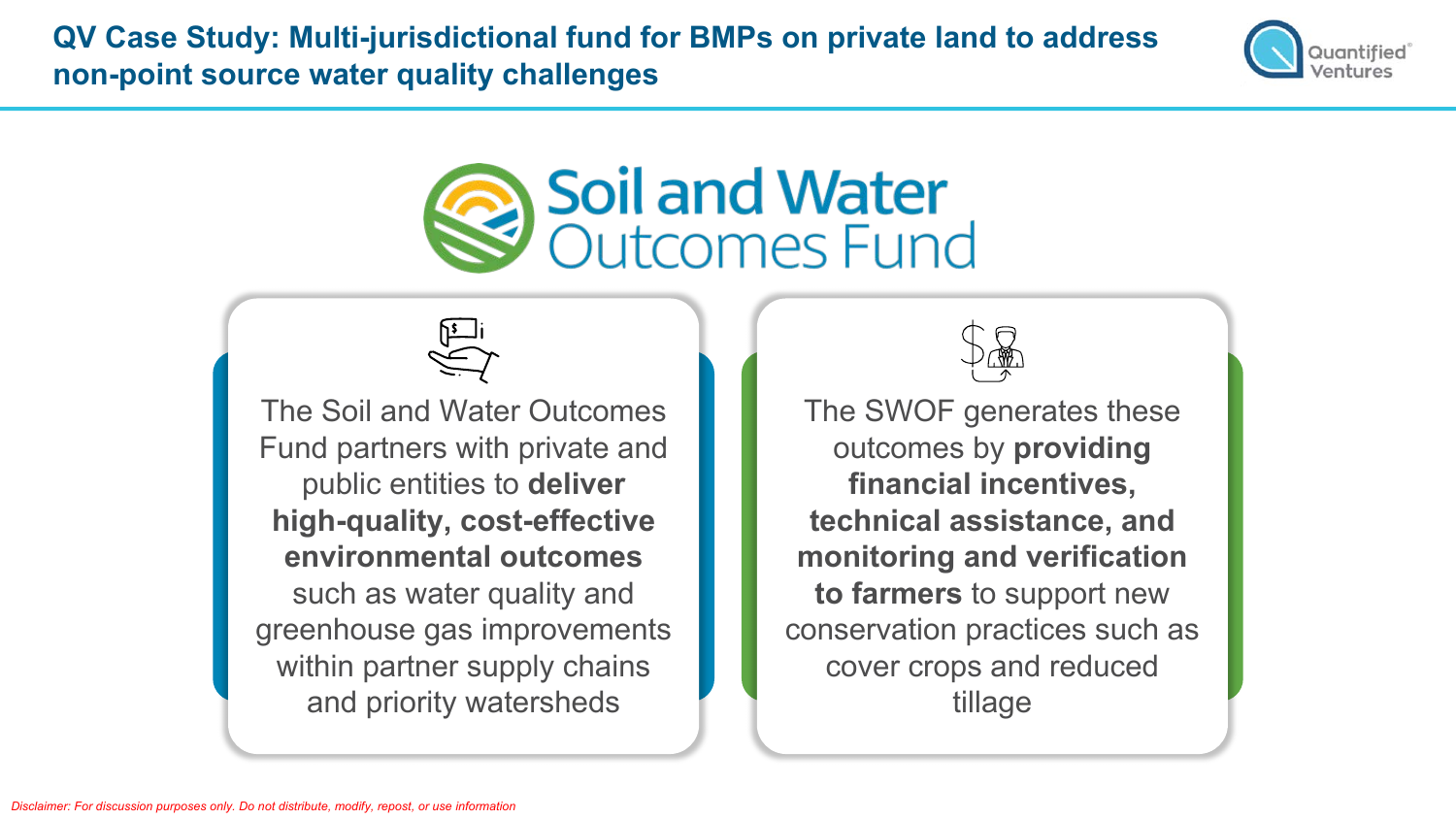## **QV Case Study: Blended capital stack produces verified environmental outcomes for payors**





#### **Step 1**

Soil and Water Outcomes Fund secures purchase agreements with CO2e and water quality customers

#### Soil and Water Outcomes Fund raises a blended capital stack from federal, state, philanthropic, and private capital

#### **Step 2**

Farmers propose the new conservation practice or practices they wish to implement

### **Step 3**

The Fund provides payment to participating farmers based on the resulting environmental outcomes produced

#### **Step 4**

Outcomes are measured, monitored, and verified using USDAapproved models, soil and water sampling, and remote sensing

#### **Step 5**

Once verified, environmental outcomes are sold to corporations, utilities, municipalities, and state or federal government entities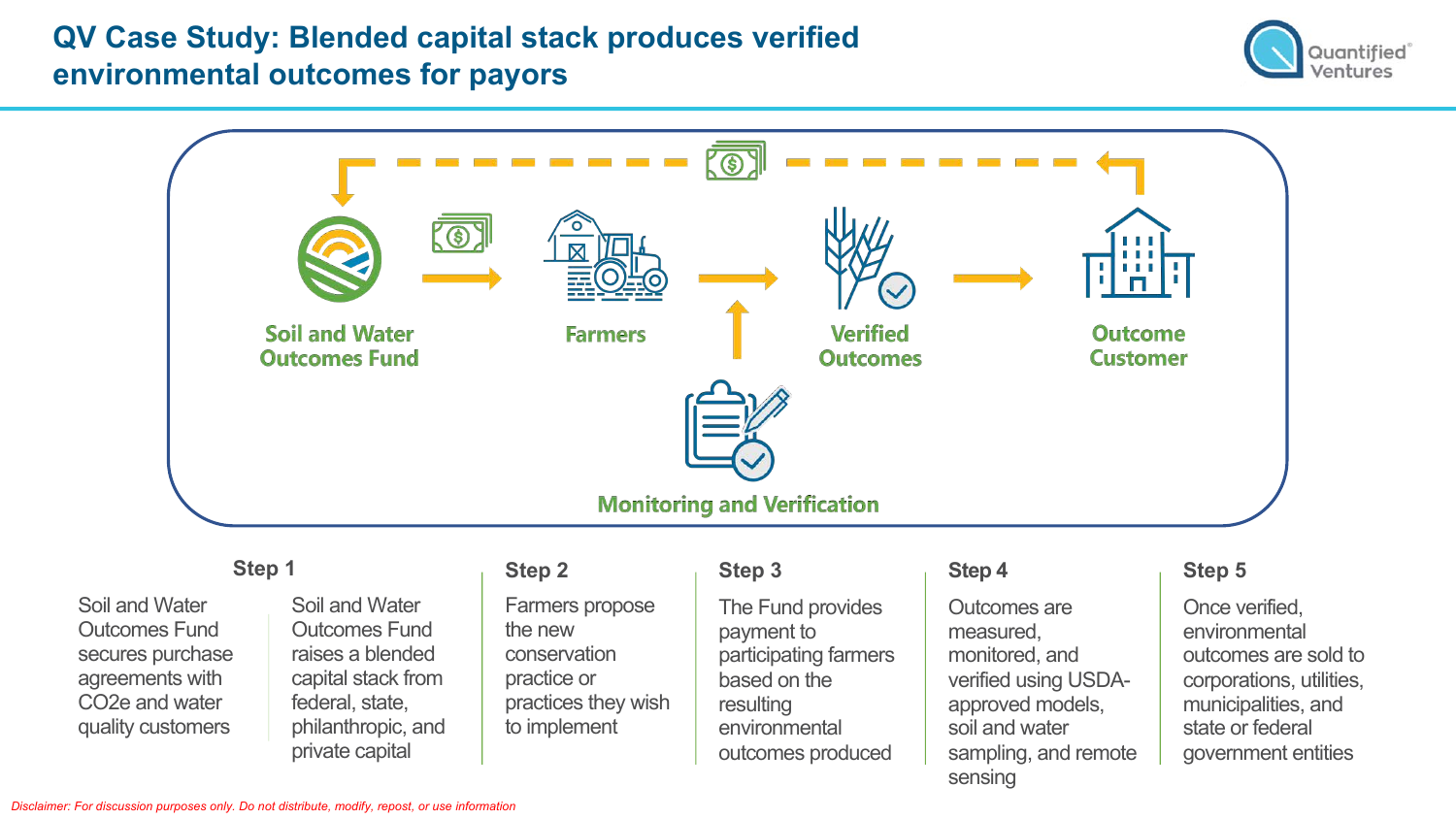

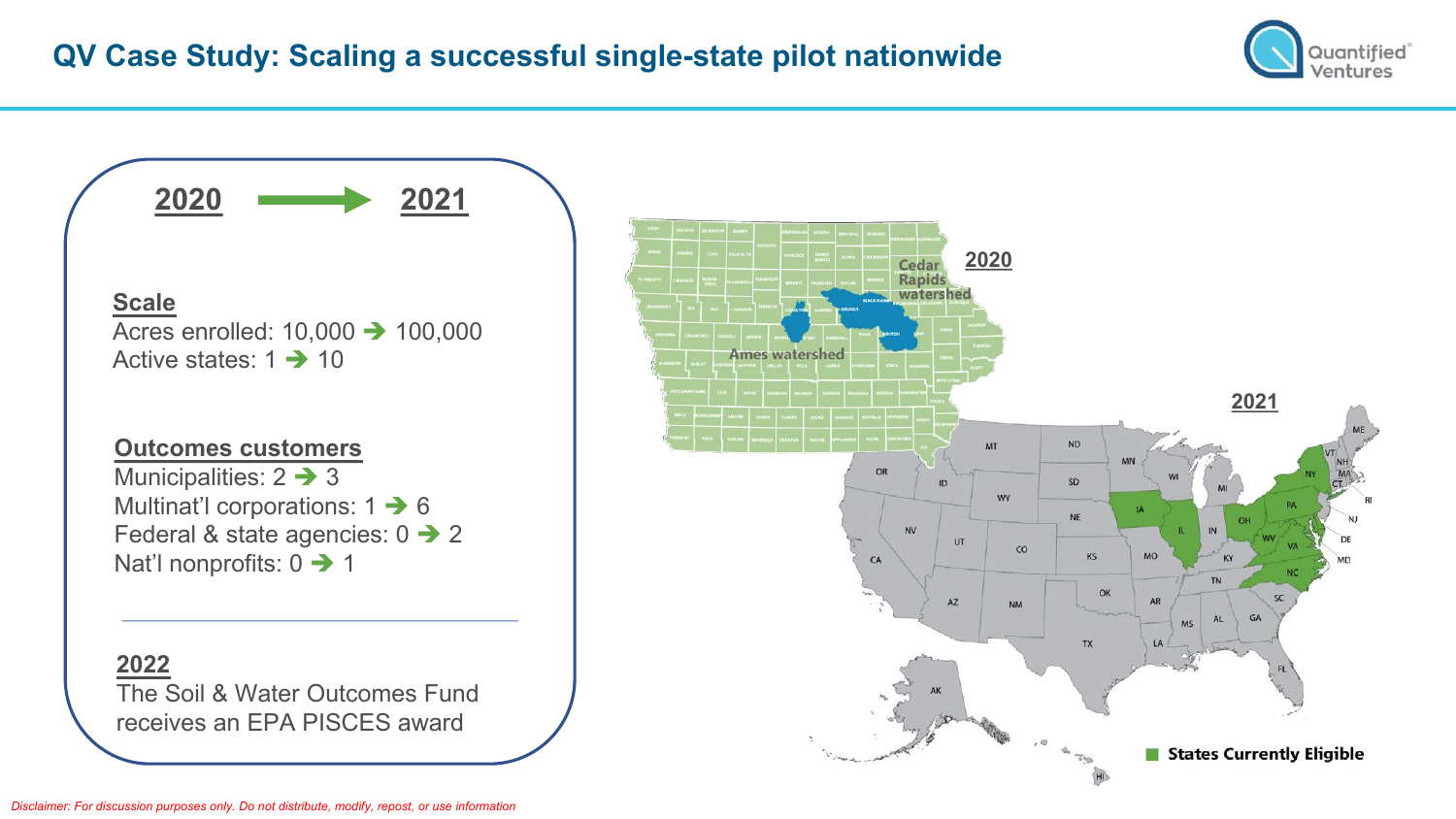## **Catalyzing advancement in I/A septic technologies with innovative financing structures and impact investment**





#### **Potential roles of private impact capital Financial Structuring Decision Points**

- Complement available public and philanthropic capital
- Allow additional financing & organizational structural options
- Bridge program operations between public funding awards
- Cover ineligible uses of public funding
- Accelerate and smooth overall path to General Permit status and wider market adoption

- What are potential investment vehicles for public, private, or blended capital in this use case?
- What types of capital should be pursued, and when?
- What are the potential public, private, or hybrid governance structures to receive, oversee, and deploy capital?
- What risk/return profile can be structured given expected costs, revenues, and challenges?
- What are outcomes that attract additional payors or partners? (e.g. water quality offsets, health outcomes)